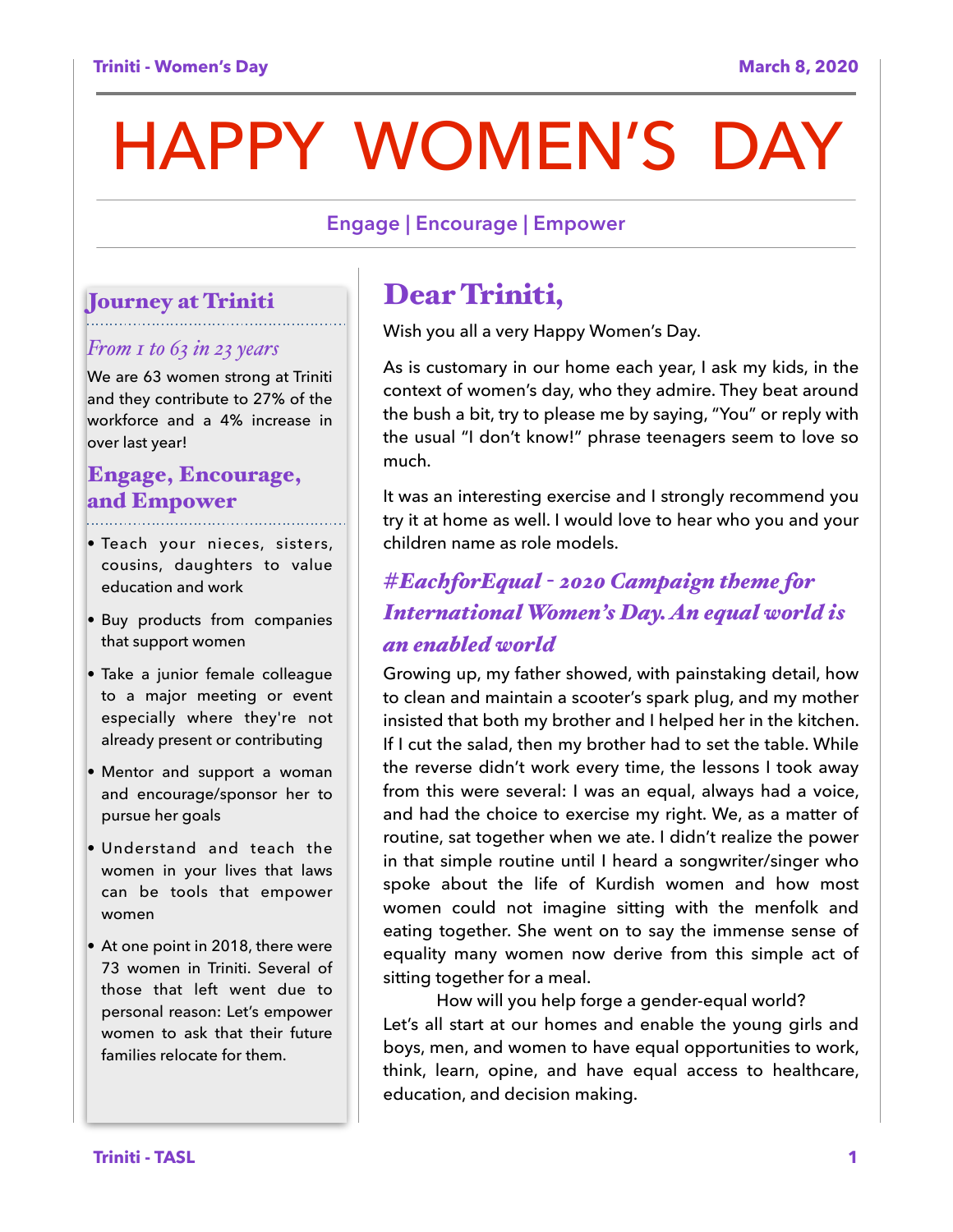#### **Triniti - Women's Day National Community of the Community Community Community Community Community Community Community Community Community Community Community Community Community Community Community Community Community Com**

#### *Take action for equality.*

I thought it was worth revisiting last year's report with new data from 2020 from world bank. Women, Business and Law 2020 is the sixth in a series of studies regarding women's economic opportunity in 190 economies. According to this report, only eight countries currently give women and men equal rights. Belgium, Canada, Denmark, France, Iceland, Latvia, Luxembourg, and Sweden scored full marks of 100 in the [bank's "Women, Business and the Law 2020" report.](https://openknowledge.worldbank.org/bitstream/handle/10986/32639/9781464815324.pdf?sequence=6&isAllowed=y)



Having great respect for data and in true Triniti TRAC approach, the report shows India scored a 74.4 and USA 91.3. The scores were calculated based on the 8 indicators as shown below.

| <b>INDICATOR</b>                 | <b>INDIA'S</b><br><b>SCORE</b> | <b>USA SCORE</b> |
|----------------------------------|--------------------------------|------------------|
| <b>Going Places</b>              | 100                            | 100              |
| Starting a Job                   | 100                            | 100              |
| <b>Getting Paid</b>              | 25                             | 75               |
| Getting<br>Married               | 100                            | 100              |
| <b>Having</b><br><b>Children</b> | 40                             | 80               |
| Running a<br><b>Business</b>     | 75                             | 100              |
| Managing<br>Assets               | 80                             | 100              |
| Getting a<br>Pension             | 75                             | 75               |

The indicator "Getting Paid" measured occupational segregation and the gender wage gap. And the indicator "Having Children" examines the protection of women's work after having children.

#### *Transparency leads to a 100*

Triniti is proud to be practicing gender parity and non-discriminatory hiring, rewarding, retaining, and compensating methods. It is not just a policy on paper. This is proven by a very transparent approach to reviews and information pertaining to compensation.

If India's score was to be re-calculated taking Triniti's "Getting Paid" and "Having Children" indicators, we would rank in the top 40 nations in the world. For Triniti employees based in the US, the revised "Getting Paid" indicator would move them up 15 spots!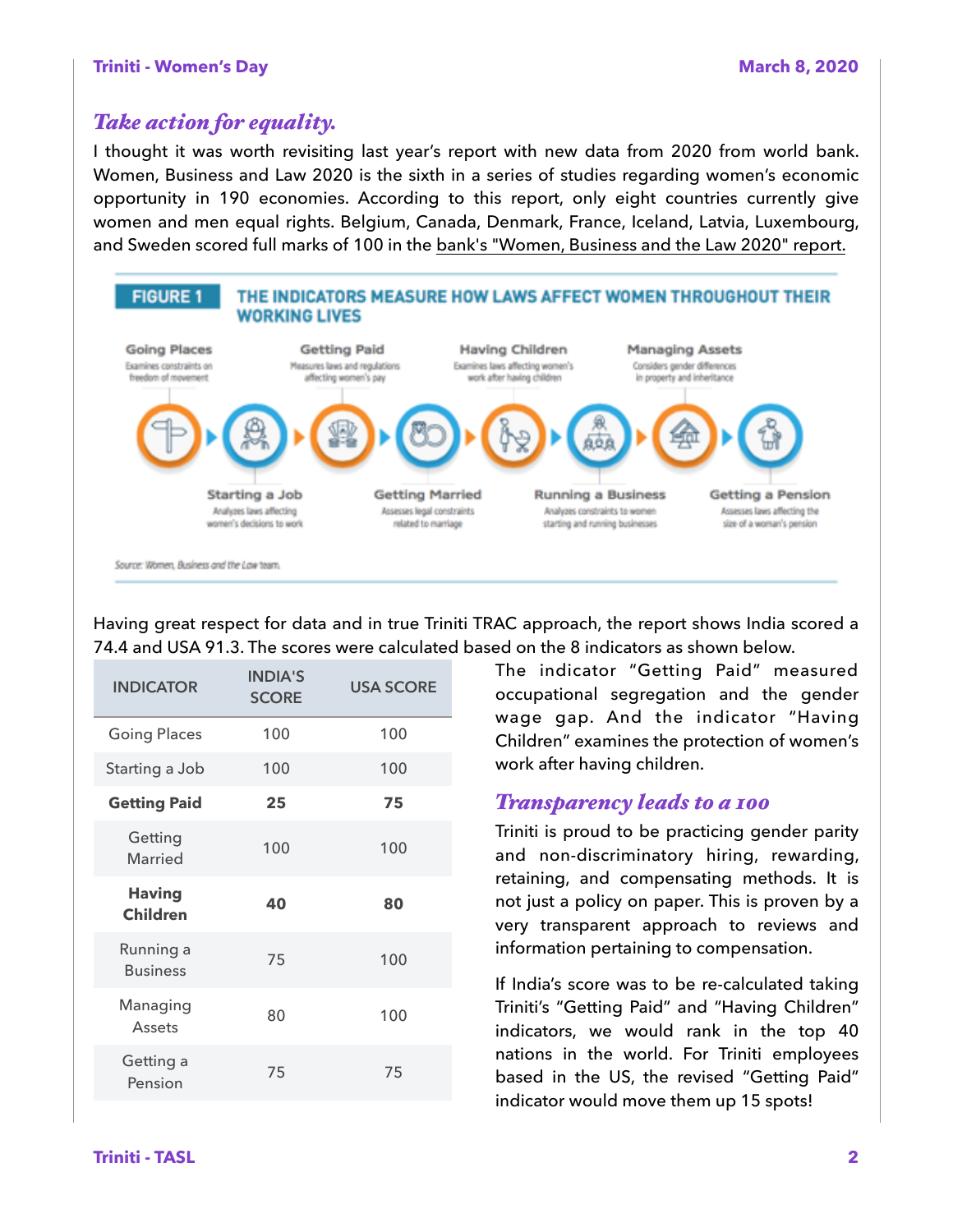#### *Sense of gratitude and Earned respect*

In World Economic Forum terms, Triniti is certainly far ahead! As we celebrate the 63 smart, hardworking, and dedicated women at Triniti, it is with immense sense of gratitude that I thank Triniti as a whole for making it all possible; let's work towards preserving this creation with a continued sense of achievement and gratitude.

I have consistently maintained and repeated that no home prospers where its women folk are not respected. The same holds true for Triniti as a family. Triniti believes in treating all its employees with respect and fairness.

#### *Raise awareness against bias*



Who better to learn from about equality and justice than Ruth Bader Ginsberg? 'Notorious R.B.G.' as she is affectionately called, at 86 years of age, she is the second female U.S. Supreme Court Justice and inspires men and women alike. While speaking about bias, she said,

*"I think unconscious bias is one of the hardest things to get at. My favorite example is the symphony orchestra. When I was growing up, there were no women in orchestras. Auditioners thought they could tell the difference between a woman playing and a man. Some intelligent person devised a simple solution: Drop a curtain between the auditioners and the people trying out. And, lo and behold, women began to get jobs in symphony orchestras."* 

That is a wonderfully simple test one can use to check for bias - Was the figurative curtain used? Increasing awareness against bias and also raising our voice when we see bias are the best ways to ensure equality for women.

#### *Celebrate women's achievement*

On equality, R.B.G famously said that she would believe there is equality when all nine justices on the U.S. supreme court will be women! We are nowhere there, but I will tell you this - Picking a woman that was a source of inspiration for this year's newsletter was difficult. Not due to lack of but due to an abundance of choices! It was hard, but I narrowed it to Katherine Johnson and Cokie Roberts.

*Katherine Johnson* was one of the first African-American women to work as a NASA scientist. She had to fight to be allowed to attend graduate school along with whites and men. Although she could not have done this without the support of her family and mentors, it was her persistence and tenacity that got her to where she was.

Johnson recalled about her time at NASA during that era:  *We needed to be assertive as women in those days – assertive and* 

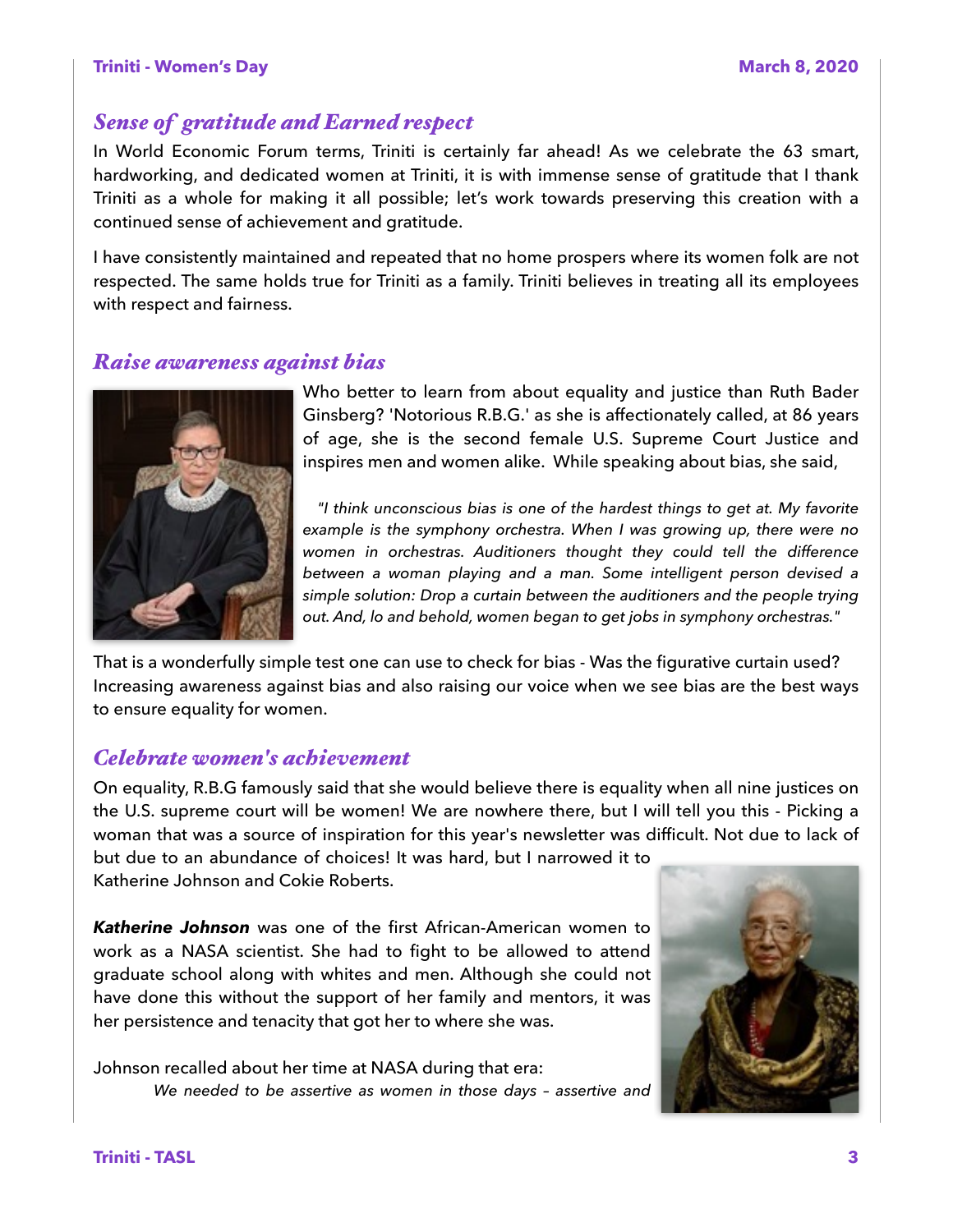#### **Triniti - Women's Day National Contract of the Contract of the March 8, 2020**

*aggressive – and the degree to which we had to be that way depended on where you were. I had to be. In the early days of NASA, women were not allowed to put their names on the reports – no woman in my division had had her name on a report. I was working with Ted Skopinski, and he wanted to leave and go to Houston. But Henry Pearson, our supervisor, he was not a fan of women and kept pushing him to finish the report we were working on. Finally, Ted told him, "Katherine should finish the report, she's done most of the work anyway." I finished the report, and my name went on it, and that was the first time a woman in our division had her name on something* 

As a research mathematician, Johnson co-authored several papers and was known for her calculations of orbital mechanics as a NASA employee. She was not only responsible for complex manual calculations for spaceflights but also helped pioneer the use of computers to perform the tasks.

Millions of people watched the space flight of Alan Shepard, the first American in space in 1961. Or John Glenn the first American in orbit. But what they didn't know was that the calculations that took them into space and brought them safely back on earth were done by Katherine Johnson. In 2015, President Barack Obama awarded Johnson the Presidential Medal of Freedom. Perhaps, it is this recognition coupled with a 2016 feature film *Hidden Figures* that were instrumental in propelling her to fame. She died in February 2020 at the age of 101. We are forever grateful!

*Cokie Roberts*, on the other hand, was born into an influential political family. She might have had the upper hand, but her rise as a political commentator, journalist, and writer would not have been possible without hard work and perseverance. A champion for women, Cokie died at the age of 75 in September 2019.

She helped fill the journalistic ranks in radio and television with women. She was able to fill in more women staffers at the upstart, National Public Radio (NPR), because women were paid less than men. "Just do your work and get it on the air," was her advice. Cokie was nicknamed one of the "Founding Mothers" of NPR and provided wisdom, knowledge, and immense historical perspective



in her commentary both on radio and television. On discrimination and assaults, Cokie said,

 *"Those assaults make a difference in terms of how you think about yourself. We had people tell us all along the way that we weren't qualified to deliver the news, that we weren't authoritative enough. Maybe they're right, you begin to think. Maybe I'm not authoritative. Maybe I'm not smart enough. And then you say to yourself, God, I went to the same schools as those guys. I have the same education as they do. What's the problem? Why am I asked how many words a minute I can type when the guy next to me can't type at all?"* 

I will miss how she never let men interrupt her on discussion panels and always responded in good taste and with immense knowledge and intellect. We will miss her constant support of generations of young women. Her voice will still be heard in her eight books that mostly focused